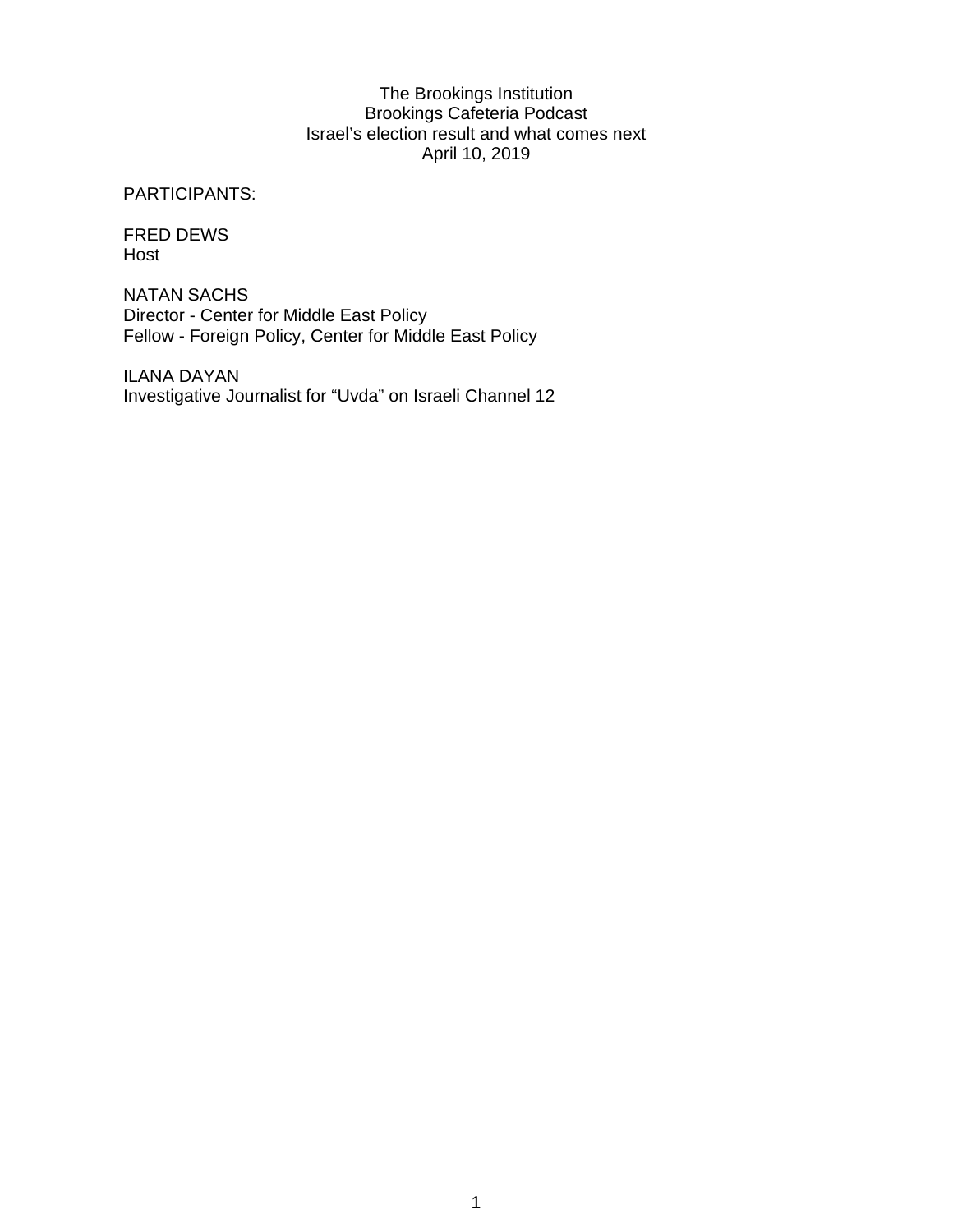(MUSIC)

DEWS: Welcome to this special edition of the Brookings Cafeteria Podcast. I'm Fred Dews. Today's show features a conversation about Israel's election—what happened, who won, and what comes next—between Natan Sachs, director of the Center for Middle East Policy at Brookings, and Ilana Dayan, host of the investigative journalism program "Uvda" on Israel's Channel 12. We're grateful that she took the time to call in to our studio from Israel.

You can follow the Brookings Podcast Network on Twitter @policy podcasts to get the latest information about all of our shows.

And now, here's Natan Sachs with Ilana Dayan.

SACHS: Thank you so much for joining us, it's really a treat to have you here on a Brookings podcast.

DAYAN: Thanks, Natan. It's great to be with you.

SACHS: So, it's been an eventful 24 hours, I'm guessing you haven't slept much. It's been an eventful month, an eventful few years. Netanyahu won the elections. It seemed close at first, but he won a decisive victory. It's his fifth victory overall and fourth consecutive. In July, I think July 20th, he will become the longest serving Israeli Prime Minister, and it seems to me the opposition has basically tried everything. They've tried now security generals, three chiefs of staff in one party, previously they've tried an economic approach. Netanyahu just keeps winning. What's the top line? Is Netanyahu King Bibi? King of Israel? Or is he just here to stay?

 DAYAN: It is King Bibi, and it is Bibi's time. And these elections were a referendum about Bibi. The campaign was about Bibi, the elections were about Bibi, and the results are on Bibi. It's, kind of, if you take this guy's affinity with his base, if you take not only his political skills, his diplomatic record, his rhetoric, his charisma, his coming, and going you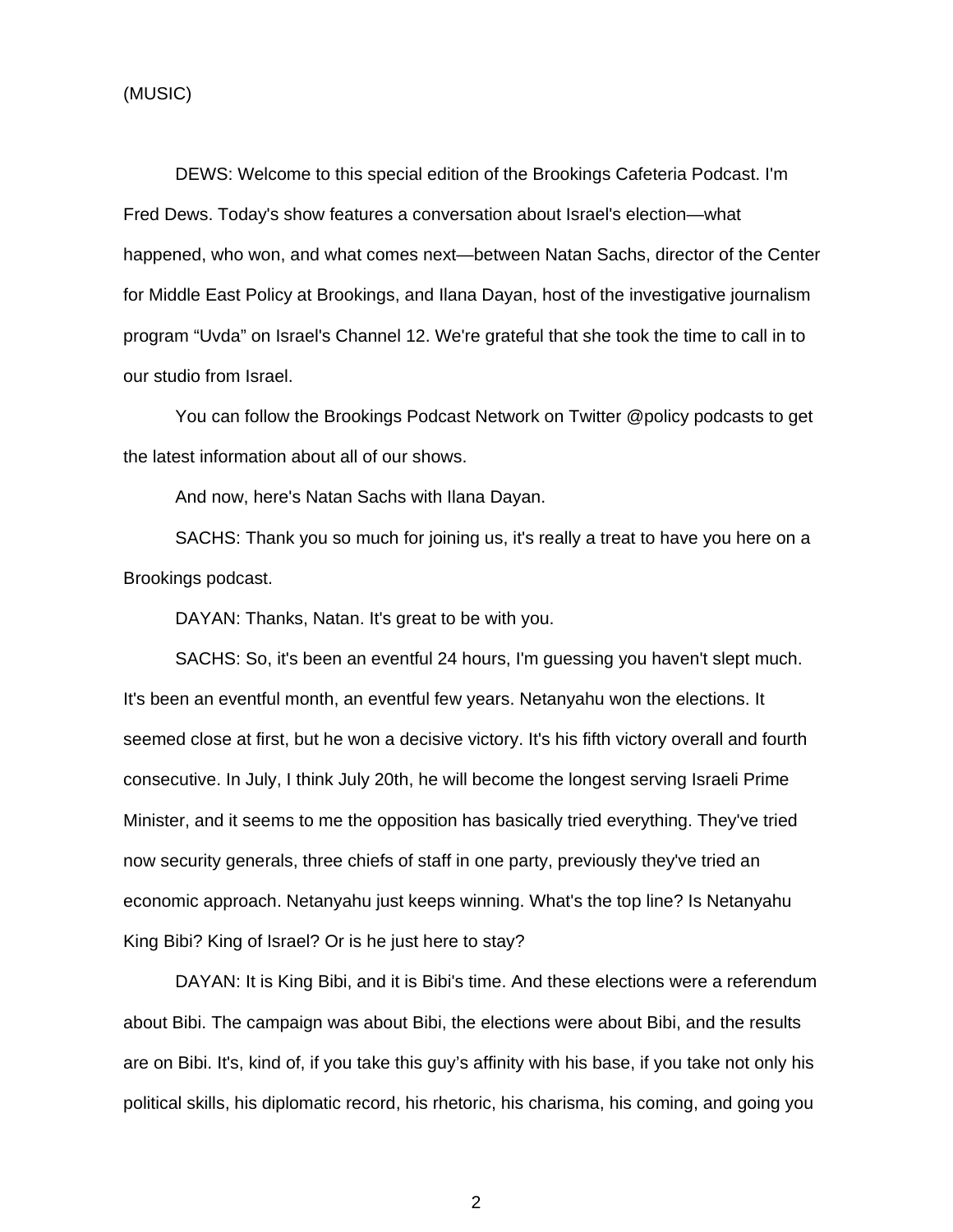know anywhere from the White House to the Kremlin. His good friends and allies from overseas who have done everything they can from recognizing the Golan Heights to organizing a ceremony in Moscow last week. You take all of that and you put it aside, and you stay only with one thing: the ability of Bibi to correspond with his base. I have been there tonight in the headquarters of Likud Party. I have seen the people who vote for him. These are rational Israelis, many of them lower middle class, many of them are middle class. Many of them have voted Likud forever. Many of them are rational voters who just appreciate Bibi's risk management formula. They don't overlook his corruption affairs. They care for corruption investigations. They are minded, they are well-informed. They are enlightened. But they perceive Bibi as the one best single guardian of Israel's interests, and they think that he can keep this house together.

And, you know, he delivers, and this is the one thing that I think people overseas have to understand, and people in Israel from the left wing have to understand that, of course, there's something to, you know, to the tribal aspect of Israeli politics. I've been with you at Brookings since, I guess, five, six years ago. And I interviewed Martin Indyk, and he told me about a conversation he had with Bibi back in 1997. He had a message from President Clinton to Bibi not to build in any one of the neighborhoods of East Jerusalem, and Bibi told him tell the president that I'm sorry, but I will have to be there anyway and Martin asked why. And he said because Israeli politics is tribal and I got to feed my tribe. So, Bibi knows how to feed these.

SACHS: He does, and it seems like playing to the base is a very successful strategy in Israel for a simple reason which is his base is very large. However, you parse the numbers. you know. the left has tried all these different things that are mentioned it's called itself the center, it's brought in right wingers, even blue and white. The party of Benny Gantz was the challenger to Netanyahu. And these elections included real right wingers, like Bogie Ya'alon, the Former Defense Minister from Netanyahu's Likud, and the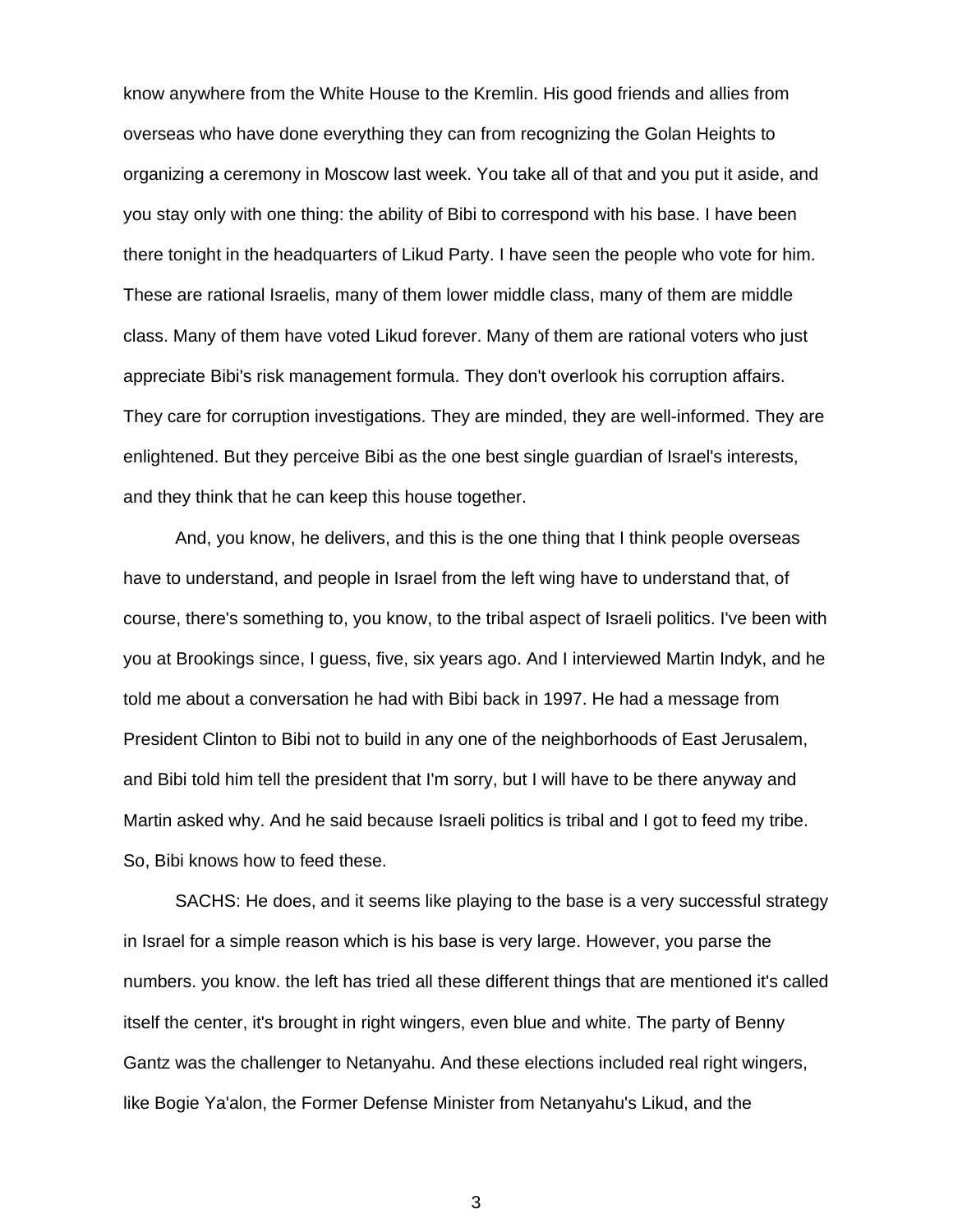members of his party who are no way left or even center, they are center right. And still, the numbers of the overall blocs are rather stable. The blocs overall look quite similar to the last elections and even the elections before that. And the base of the right wing plus the modern Orthodox plus the ultra-orthodox is simply more than 50 percent. In the United States would talk about President Trump playing to his base. But, of course, the base is much smaller here. He can still win an election like he did in 2016, but it's much harder you have to bring the base and many others. In Israel this base has really grown. We've seen a dramatic shift. Is it fair to say, you think, that Israel basically has been set politically since the Second Intifada, since the whole doctrine of the left wing of the Oslo process seemed to crash and the suicide bombings of the Second Intifada? Has much really changed since then in terms of the map?

DAYAN: The short answer is, yes, you're right. And, you know, we can analyze very easily the paradigm that says that not only since the Second Intifada, but even you know before that, after Oslo, and the huge and terrible and bloody suicide bomb attacks of 1995 and 1996 that both of us remember very, very closely and very sadly. And we've known people who were killed there and the Israelis ever since are experiencing, you know, a kind of cycle that every time you see territory or you see anything to the Palestinians between the Oslo Accords, and then you get the 1995 and [19]96 bombing attacks, and then comes the Camp David summit in 2000 and you get the Second Intifada and then comes the disengagement in 2005 and you get the, you know, rain of rockets from Gaza ever since. It's also Israelis, yes, have been disillusioned, many of them all for right of center, and even left from the prospect of even coming remotely close to a peace agreement with the Palestinians. So, in our lifetime, yes, this is the not the short answer, but I guess the empirical answer.

On the other hand, Natan, you can look at it a bit differently. You have 70 members of Knesset, 35 Likud, and 35 we call them Blue and White. We're center. Center right,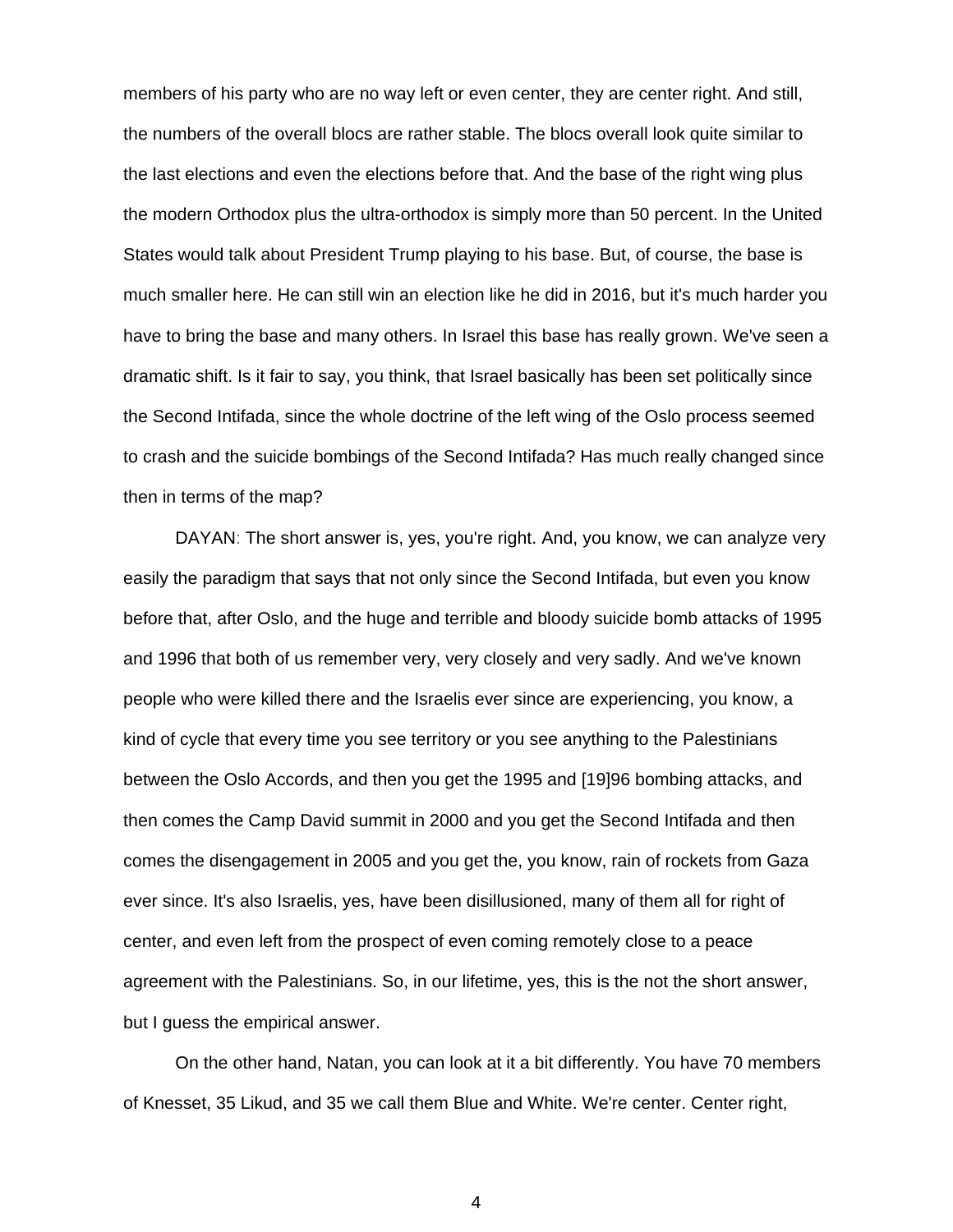center left, not very, very different from each other. Gantz and Netanyahu didn't offer so different solutions to the Israeli-Palestinian problem or to any other problem. On national security they don't really differ that much. So, you can look at it a bit differently. And the last thing that I would tell you the only shift that you had, the only shift that you heard in terms of members of Knesset was the growth of the Haredi, of the ultra-orthodox parties both Shas and Yehuda Torah. Other than that, other than that, Bibi's bloc remained the same. Even shrinked a little bit, he had 67 in his previous coalition, he is going to have 65 in the next one, presumably. So, it's not that Israel has shifted to the right. Israel has been there for a while and has stayed there.

 SACHS: Yeah, it's it's interesting. I mean it seems like it has, all this time Israelis sort of been disillusioned as you said so well on the possibility of solutions of solving this issue. But the question that comes back always and you hear it a lot abroad in Israel. So what? What is it that Netanyahu manages to capture in terms of what he offers for the future? I mean obviously he's not only running against the policy of the left, which is no longer very relevant, but he's also offering his own record now after so many years in power. What in essence do you think is kind of the Bibi doctrine, if it exists in the eyes of the Israeli voters that's been so popular there isn't doctrine and the doctrine say we stayed put?

 DAYAN: We don't know. The status quo is better than anything else. We work around it with China and with Oman, with Qatar and with Saudi Arabia, with Egypt and with United States, with Hungary, and with Poland. We don't care about Western Europe. We care less about the Democratic side of the aisle in the United States. We work around and therefore if you, if you ask about, you asked about what the vision for the future, I'm not sure there is any, and I'm not sure that Israelis feel the need that many Israelis feel the need for any vision like that which is sad, which is bad news.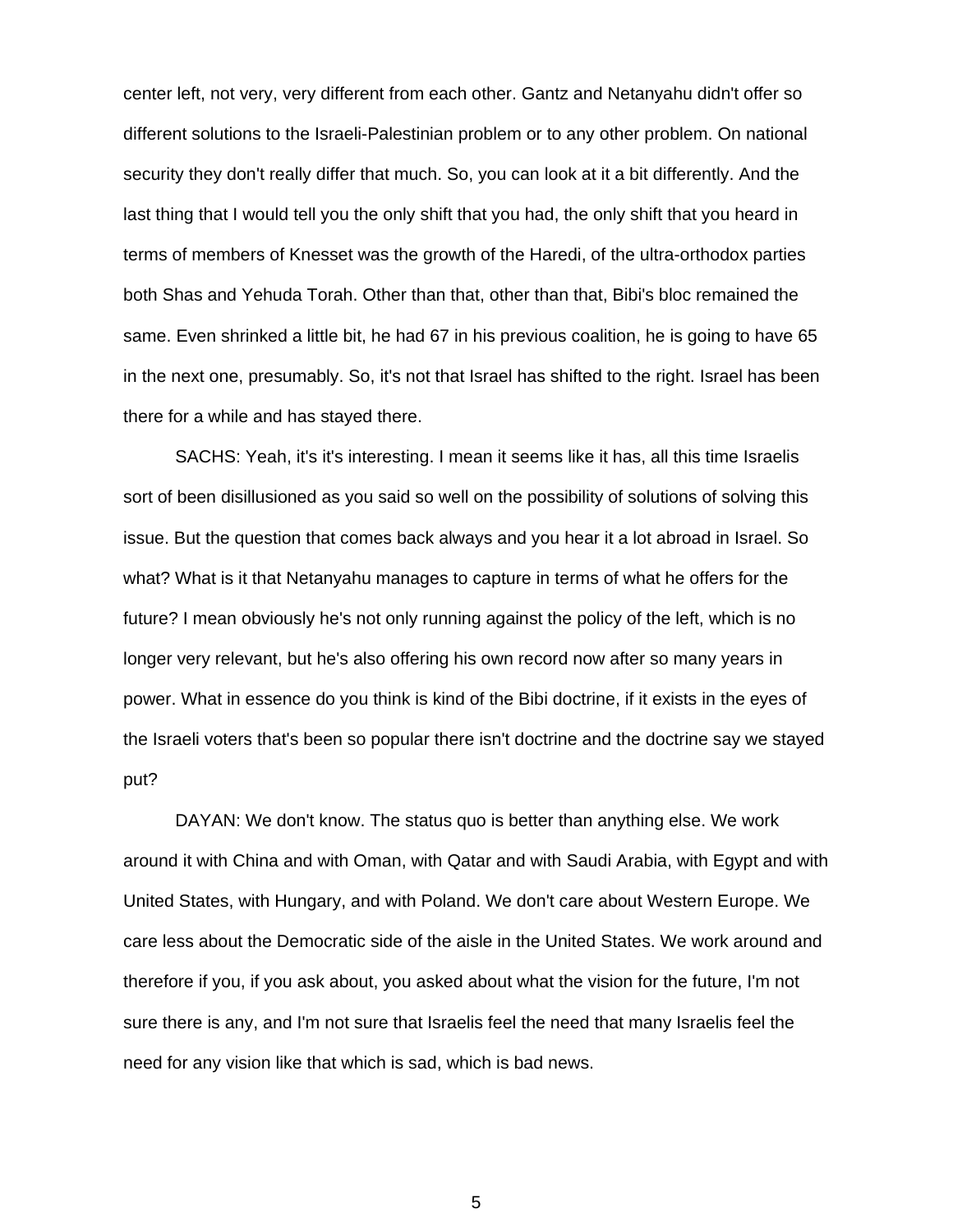You know I heard someone analyzing the problem a while ago that we used to know the endgame. Many Israelis will tell you, like if you ask them a decade or a decade and a half ago, they will tell you we know how it will end. We know that the land between the sea and the river will have to be divided. We know that Israel will not be able to occupy and control the lives of 6, 7, 8 million Palestinians between the sea and the river. We know that many settlements will have to be dismantled. We know that Jerusalem will have to be governed by some kind of multinational solution. We know that Palestinians will not get the right of return. We know that the water problems which have to be solved somehow. We know the endgame. But ever since the Second Intifada many Israelis are much more skeptical. And yet, and yet I think you, and I know, that if there were to appear courageously there on our side and/or on their side, and they would come up with this very, you know, obvious endgame and they would put it on the table. I think that still, even today, if Bibi were to propose such a vision for the solution of the Israeli-Palestinian problem and if there happened to be a courageous leader on the other side, I think 75 percent of the Israelis would sign on to that. And I think 65 percent of the Palestinians would sign on to that. But I think that our 75 percent don't believe that there's 65 percent even exists, and their 65 percent don't believe that our 75 percent even exists. And there you have it. So, do Israelis care that nobody speaks about peace? Obviously not. Do they care that nobody proposes anything to the future? Obviously not, because they think that we have more threats than possibilities, more dangers than chances for a better future. And this is this is not good news. But this is part of the explanation.

 SACHS: Yeah. You know sort of called it sort of an anti-solutionist approach, which is to say that I think that Netanyahu and [Moshe] Ya'alon with the guns and the party as well. They look at others in the United States, especially you want to come and solve the problem and draw a nice map and bring the parties together to negotiate in good faith, and they think that that will produce some kind of solution. And for Netanyahu, for Ya'alon and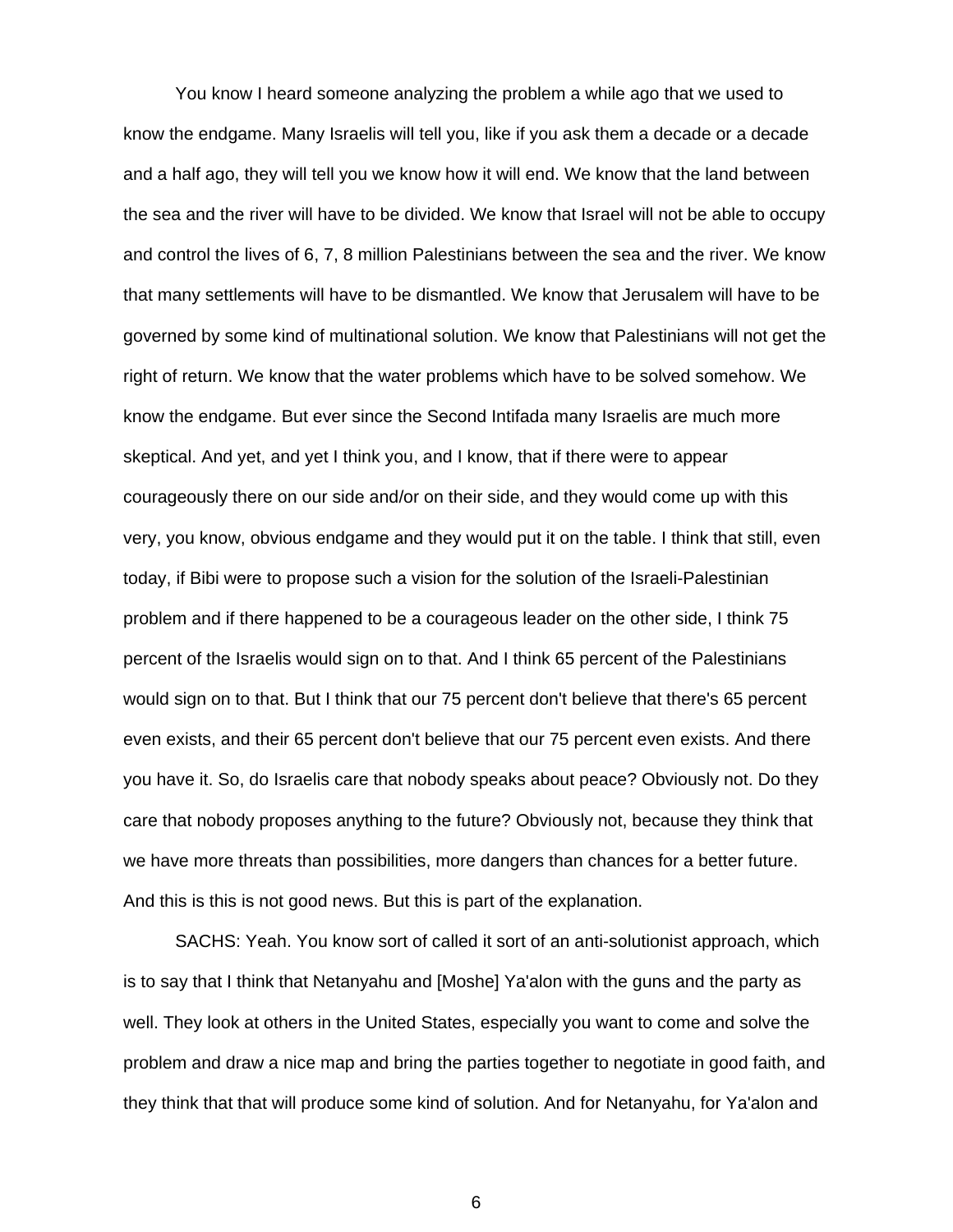for others, how are you alone or others that seems to be the naive approach, this very American and commendable in many situations approach of solutionism of trying to solve all problems. They, I think, have a much more pessimistic, they and most Israelis, obviously, have a much more pessimistic view of Israel's fortunes and of the Middle East, and a feeling that the problems in the Middle East are ones to be managed. There are chronic problems.

You know, Naftali Bennett, the leader of the right, he said a few years ago he was talking about a friend of his who had shrapnel stuck in his near his spine. I was actually at this conference that he was holding, it was a small conference on public relations for the settler movement. And I went to listen in and take notes. And he was describing this and he was saying that his friend had this shrapnel near his back from the military. It was a little painful to walk. But when he went to the doctors, they said we can operate and take it out. And you might be fine. But you also might lose the ability to walk overall. And so, the question for you is, do you want to manage the problem, live with the pain, or do you want to take a huge risk and maybe be paralyzed? And what Bennett said then is, the answer's clear: don't operate, live with the pain, manage an imperfect world. And, I think, this sort of captures also the way Ya'alon, but certainly Netanyahu think about managing the world, it's imperfect, it's bad, but it's what we got. And, in the meantime, while we avoid the worst risks, Israel can grow, flourish, its economy can can grow, and, in that sense, offering kind of hope which is a much more modest hope.

 DAYAN: Can it really live, can really live with the pain? SACHS: Exactly.

 DAYAN: Can it really manage the problem? Can it really stay in a democratic state without solving that problem.? These are questions that you and I know that these politicians don't really address.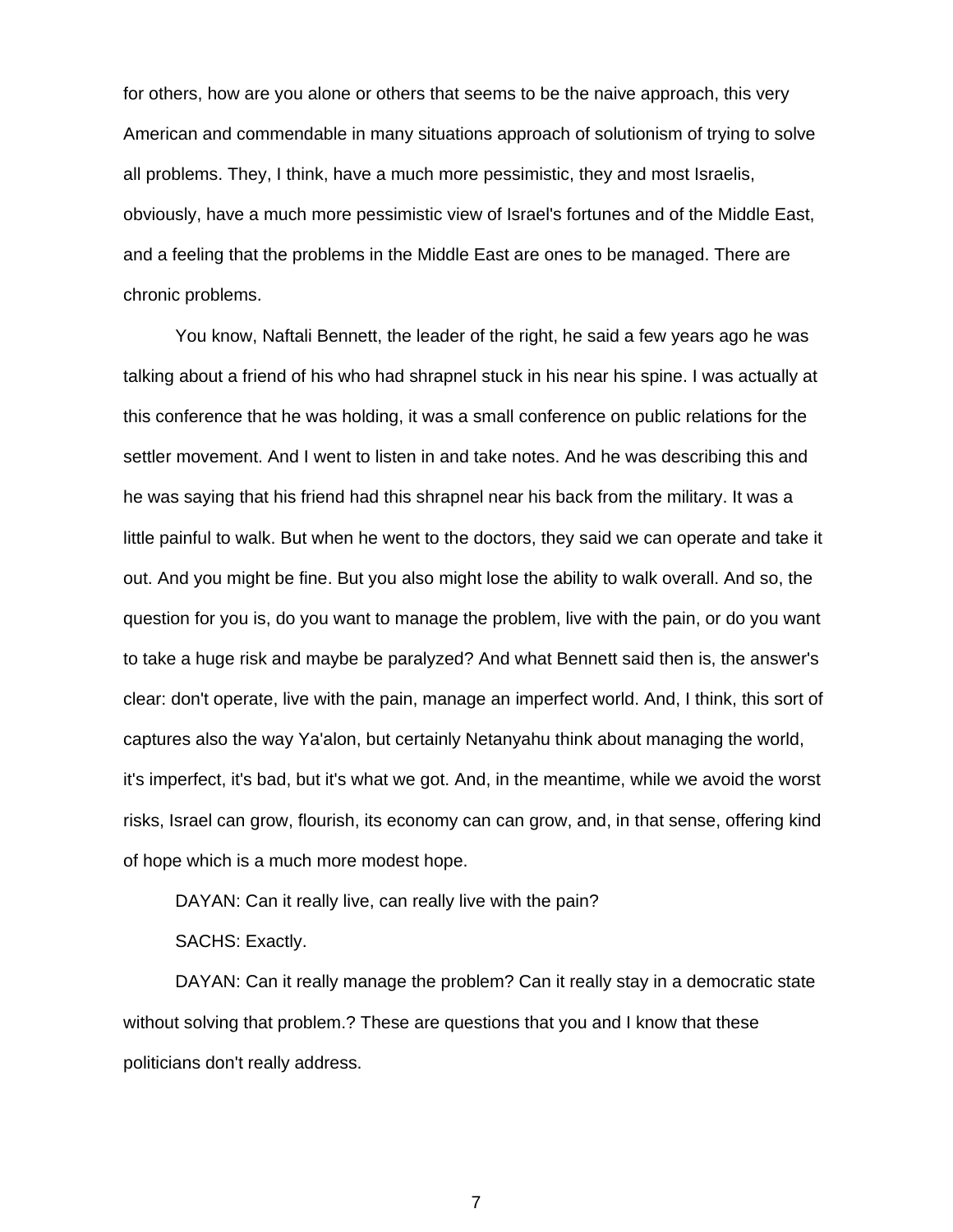SACHS: And I think there's no two big things come out of it. First is if you take that kind of conservative approach, it's exactly as you said, if you take that kind of conservative approach then you would try to keep your options open. You would try to not change reality while you're doing this. You would try to allow yourself in the future to either solve or partially solve things in a way that you can't today. And, of course, the current reality on the ground is not that. The current reality is one in which things are sliding in a very particular direction. And on that I want to ask a very important question now about foreign policy, about what this election will mean. Netanyahu made a promise during the campaign, very near the end, that he would start the process of annexing settlement blocks, maybe starting with Gush Etzion, which is near Bethlehem, south of Jerusalem. Others have proposed Ma'ale Adumim, just east of Jerusalem. Things that are in the consensus in the Israeli mind, not the Palestinians one, of being part of Israel and any deal with the Palestinians as part of the settlement blocks that Israel might swap territory for. That would be very much against this conservative kind of doctrine. And the Netanyahu approach of just managing and doing as little damage as possible in any direction would be much more in line with say Naftali Bennett or other people on the right. Do you think it's going to go through with it? Do you think we're actually going to see the annexation of territory in the West Bank? And, especially, let's keep in mind Donald Trump here in Washington very recently just recognized Israeli sovereignty over the Golan Heights where there is an international border actually. Here in the West Bank, there's disputed lines of an armistice and the Israelis could claim it's an easier thing for Trump to recognize. You think it's going to happen?

 DAYAN: I'll give you the cynical analysis of it. The cynical analysis which was delivered on the Israeli media even before the elections was annexation for immunity, which means the notion that Bibi will kind of settle annexation to the extreme right parties that he needs for his coalition in return for them voting for his immunity in trying to the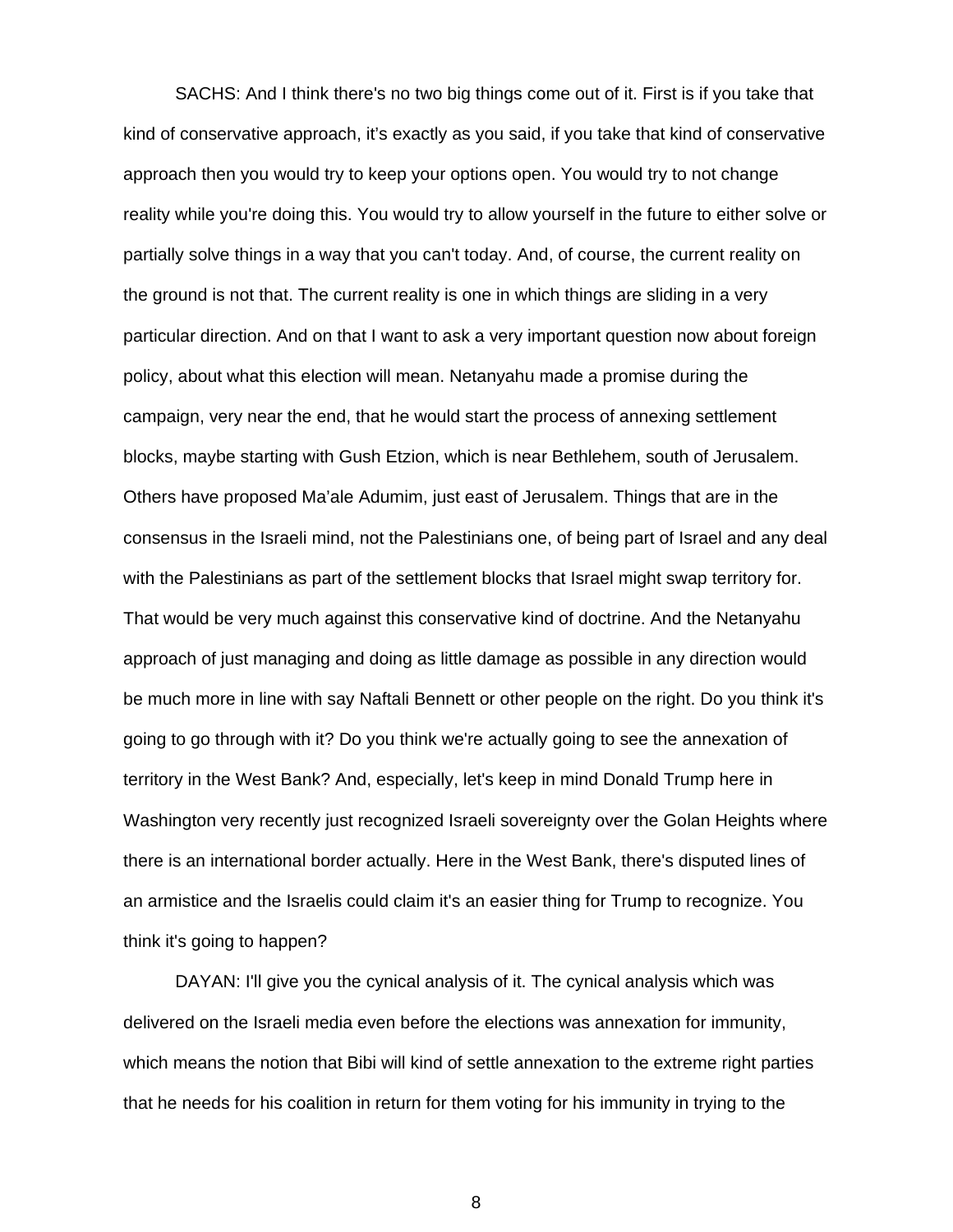indictments that are waiting behind the corner. I think this is not going to happen or the chances of that happening are not in my view.

SACHS: Why not?

 DAYAN: Because of two reasons. One again the realpolitik is that Bibi is not dependent now on any one single right-wing party. As it seems now, Bennett and Shaked are not going to be in the Knesset. The extreme right has five members of Knesset but Netanyahu will also have an alliance with Lieberman, with [Kakhlone], and with the Orthodox parties, so he will be in a much better position [than] we thought that he was going to be. He will have a 65 members of Knesset coalition, not the 61, in which case, he's, you know he's, he's much less prone to be blackmailed. But this is one thing.

But the other thing goes back to Bibi Netanyahu's persona, and as much as Bibi is an ideological politician, he has a very well-established worldview, a hawkish worldview. One which is both conservative and tough. He believes in the need to be tough in this violent neck of the woods. But, on the other hand, Bibi Netanyahu has proven himself to be a very prudent, cautious, and, and that adventurous leader. If he thinks by now, after being so many years in power, that a move that he makes can lead to any kind of escalation in the area, he will not take that, and annexation might mean that. So, I think, you can parallel these statements of these, those before the 2015 election when he said that he will not have a Palestinian state established alongside the state of Israel. And then, you know, look back on it after the elections I think the same will happen now. I'm not sure, but I think that Bibi, more than anything else, is cautious. Some would say, afraid to go for very, you know, valiant kind of move.

 SACHS: You've known him for many years. You've covered him since he was running in 1996. He was very young then, he was 47 when he became prime minister for the first time and he was then the least experienced Prime Minister ever. He was only a deputy minister before he entered the residence on Balfour Street. His opponent now,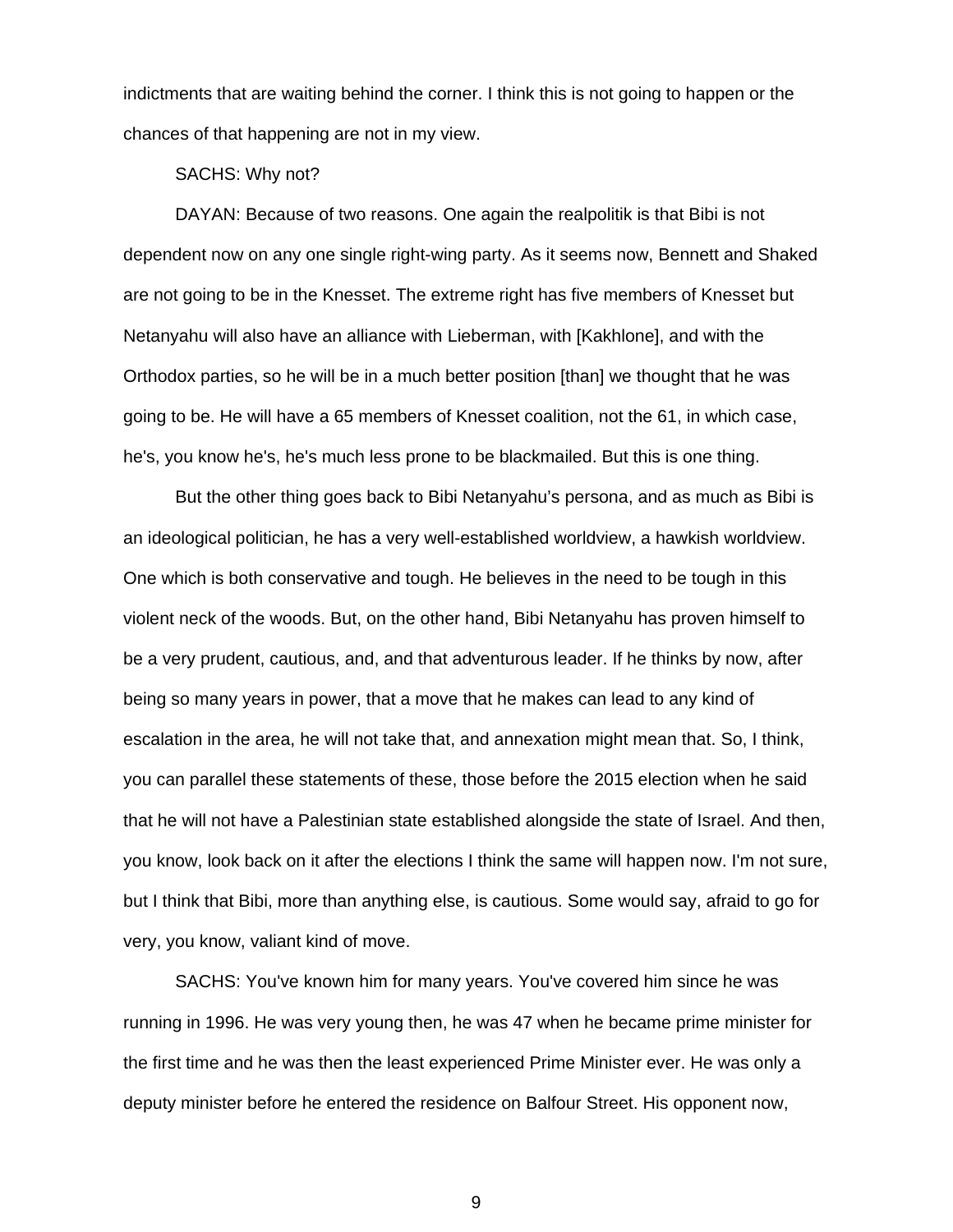Benny Gantz, would have even less experience in the political sense, although he was chief of staff. But what has happened to Bibi since between 1996 and now his first term then in the '90s was considered a failure in many respects, he lost by a landslide three years later, but now he's won four consecutive times. What's changed? He's obviously aged, as he matured. Do you think something fundamental about him has changed, or not that much?

DAYAN: I think many many things have changed. The most important of which is his decision to take revenge, because when Bibi Netanyahu was elected in May of 1996 after Rabin's assassination and after he defeated Shimon Peres, many people within the Israeli elite, within the liberal elite, within the media, took it as a personal offense. They were hostile to Bibi even before he did anything, before he proved himself this proves that this proved himself. And this, this car became or where it was that car was transformed into a sentiment of resentment of hostility on Bibi's side towards the media and the liberal elite that was building, and building, and building, and after the 2015 election corrupted, and I could, you know, I could feel it personally with this rather violent response that he sent to an investigative piece of it which he calls the extreme left and was very personally and very low and very violent, and that was kind of the watershed mark after which all hell broke loose and Bibi not the media as the enemy of the people or slogan that you know all too well. And it became an asset for him. The fact that media became an asset rather than a liability, because he knew that the base sees it as something that you know that carries the sentiment of the base towards the very same media and this is something that changed yesterday night even tonight in his victory speech in Tel Aviv on the one hand you heard him shining and beaming and you could see him so happy and so proud and rightly so of his amazing achievement. And even, you know, saying something which people expected him to say, look everybody was sure that he would say, I will be the prime minister of all Israelis, Jews and non-Jews, right and left, on the other hand, he could not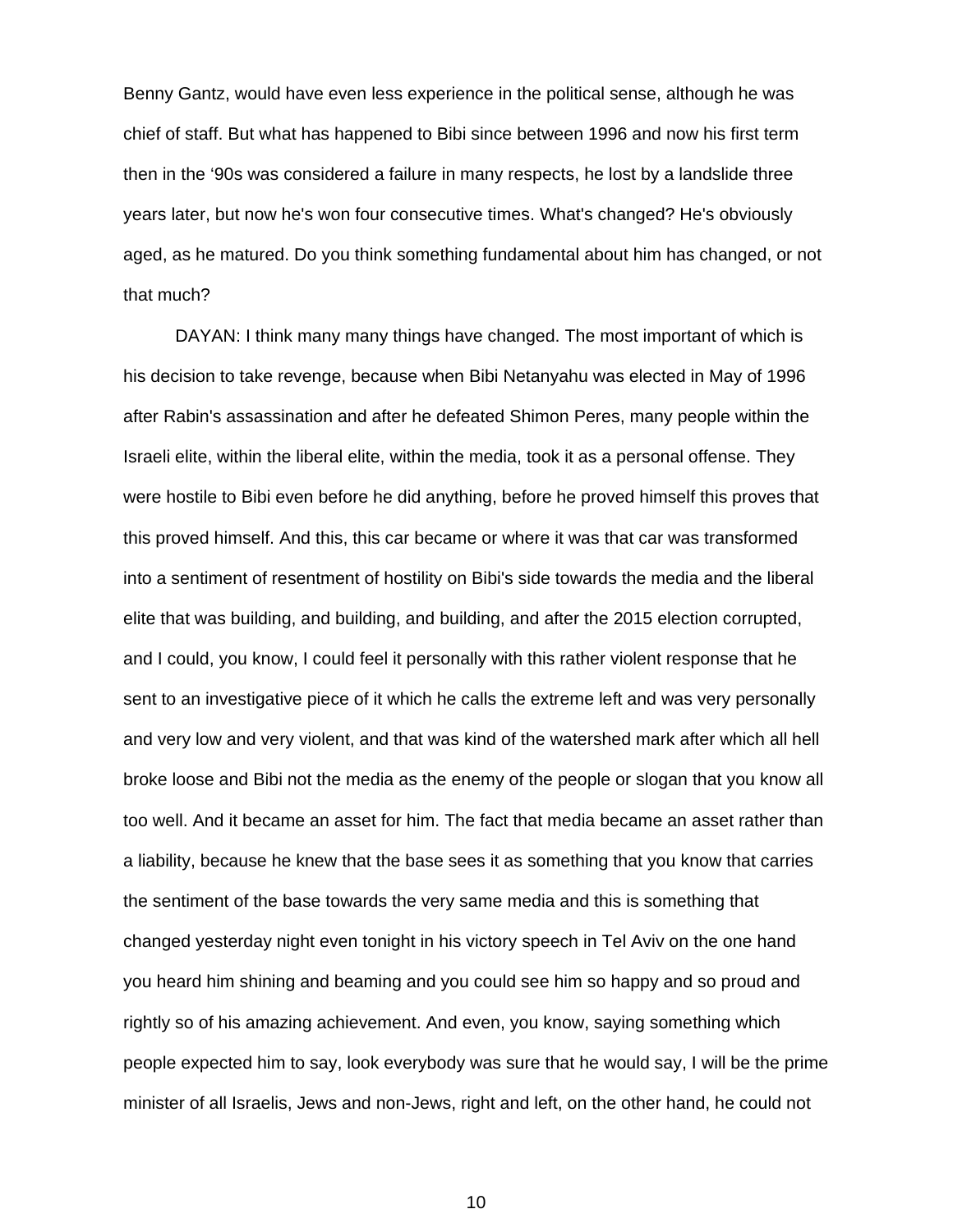you know we could not help it. And he said we won in spite of the hostile media. So, we were you know, again, the enemy. In that regard, he changed and I think that day that change is there to stay. And in that regard, you can see you can you can draw many similar similarities between Bibi's world and Trump's world although these are truly very, very different personas.

 SACHS: Yes, it's an interesting one. The two of them as you said are such different personas. Netanyahu is very cautious, he's very studious and erudite, he's a very careful man with a lot of experience. Trump is obviously completely new to politics, or was at least two years ago, and just in temperament a very different person.

DAYAN: And, you know simply, Netanyahu is an intellectual.

SACHS: Yes.

DAYAN: Which, I'm afraid nobody, not even Trump, would say about himself.

 SACHS: Perhaps not. He might. But no one else would, I think. And moreover, that I mean even detractors of Netanyahu would not say he is reckless or any of the things that detractors of Trump say. But there is this interesting alliance between them. And the United States obviously, especially on the left side of the political map, there's a very strong sense that Netanyahu is aligned with Trump. He, of course, previously had a very bad relationship with Barack Obama, whom Democrats generally liked, then he seemed to win the battle against Obama since the Iran deal was, the U.S. withdrew from the Iran Deal, Trump did. And now he's very close to Trump and obviously benefits from that in the Israeli sense, and in the Israeli political scene. But Trump is much more popular in Israel than he is in the United States and in the United States and especially among Democrats that can be a problem. Do you think there's much awareness to this in Israel? Or you said earlier that Netanyahu was simply maybe written off the Democratic Party and thinks there's not much future there for Israel anyway so might as well get whatever you can from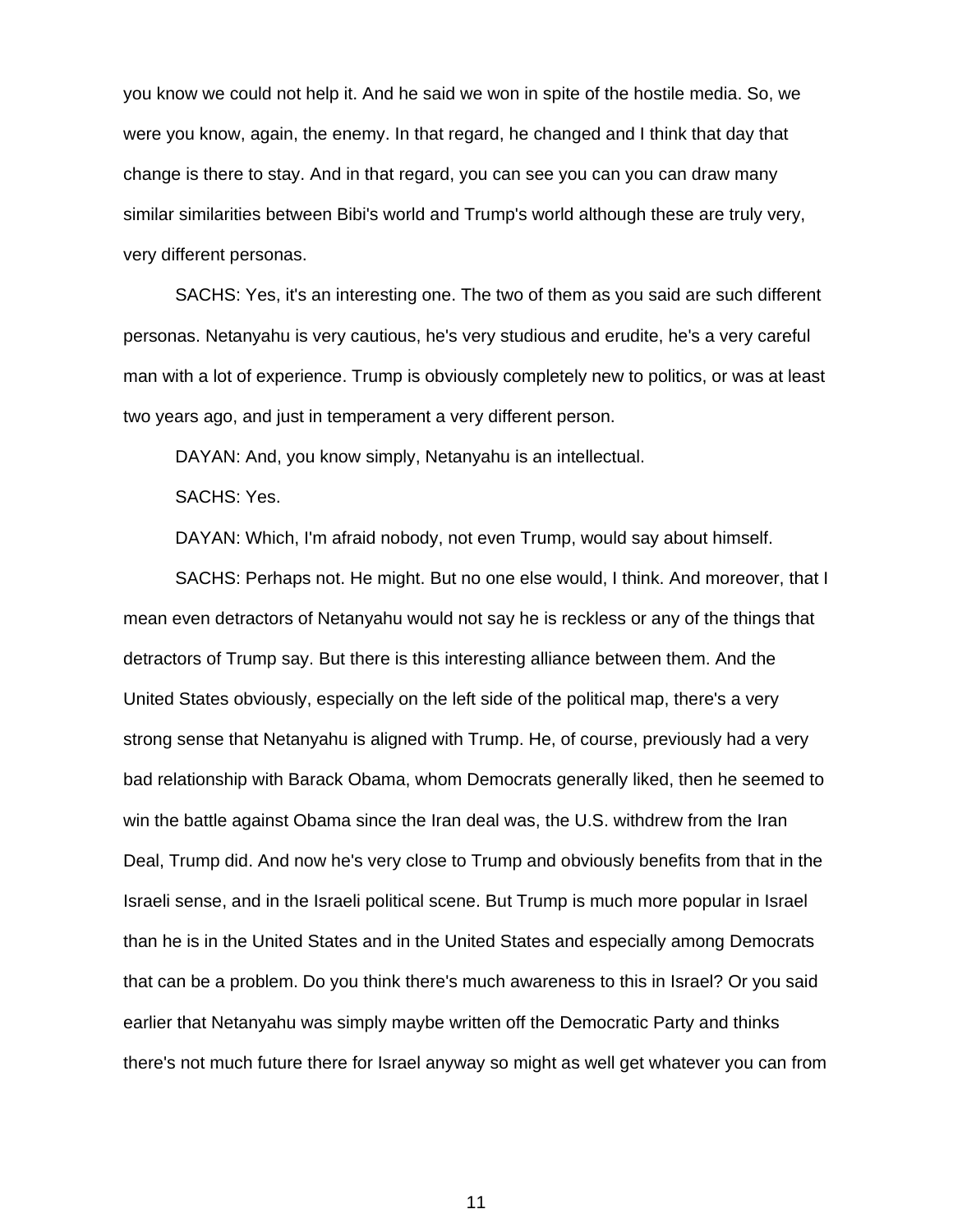Trump? Isn't this a very dangerous strategy going forward in terms of bipartisan support for Israel?

 DAYAN: You know, I am trying to imagine middle of the road, the Israelis listening to the conversation, and saying oh well this guy from Brookings Institute, of course he would warn us from —

SACHS: Right.

DAYAN: — from afar to the bipartisan support to Israel in the United States from Bibi's moves with Trump against the Democratic Party, with the evangelic, whatever, Christians in the United States against the others, with Orthodox Jews in Israel against the reform Jews in the U.S. And, I mean, even Bibi supporters would, even Bibi himself, even Bibi himself wouldn't disagree with you that it's better for Israel to get the bipartisan support, and so forth. But, you know, as I see, he takes advantage of his friendship with Trump. I think there's no reason to criticize him for that. Really, I don't. I'm not sure, you know, I'm not sure that Israel is now all forgotten by the other side of the aisle. And I think that some of the statements by the Congressmen or Congresswomen is yet another proof that there is an anti-Israeli sentiment on the other side of the aisle. But, but really Natan it's nothing that many Israelis or most Israelis are too bothered by. And I think you would agree that that day the administration in the U.S. changes, the day Trump's days are over, then there will be another kind of dialogue with Israel by another kind of administration, given that perhaps it will be a Democratic administration. The basic interests are still there, the basic values I hope, I hope are still there. The basic frequency on which the relationship is managed for 70 years now are there. So, it's taken another, you know, another alley in which Trump and Bibi, and another one with Trump, or with Obama and Bibi. Take it another one, with say, what, Beto O'Rourke with Bibi, Joe Biden and Bibi, your guess is as good as mine. Perhaps it will not be Bibi, by the way.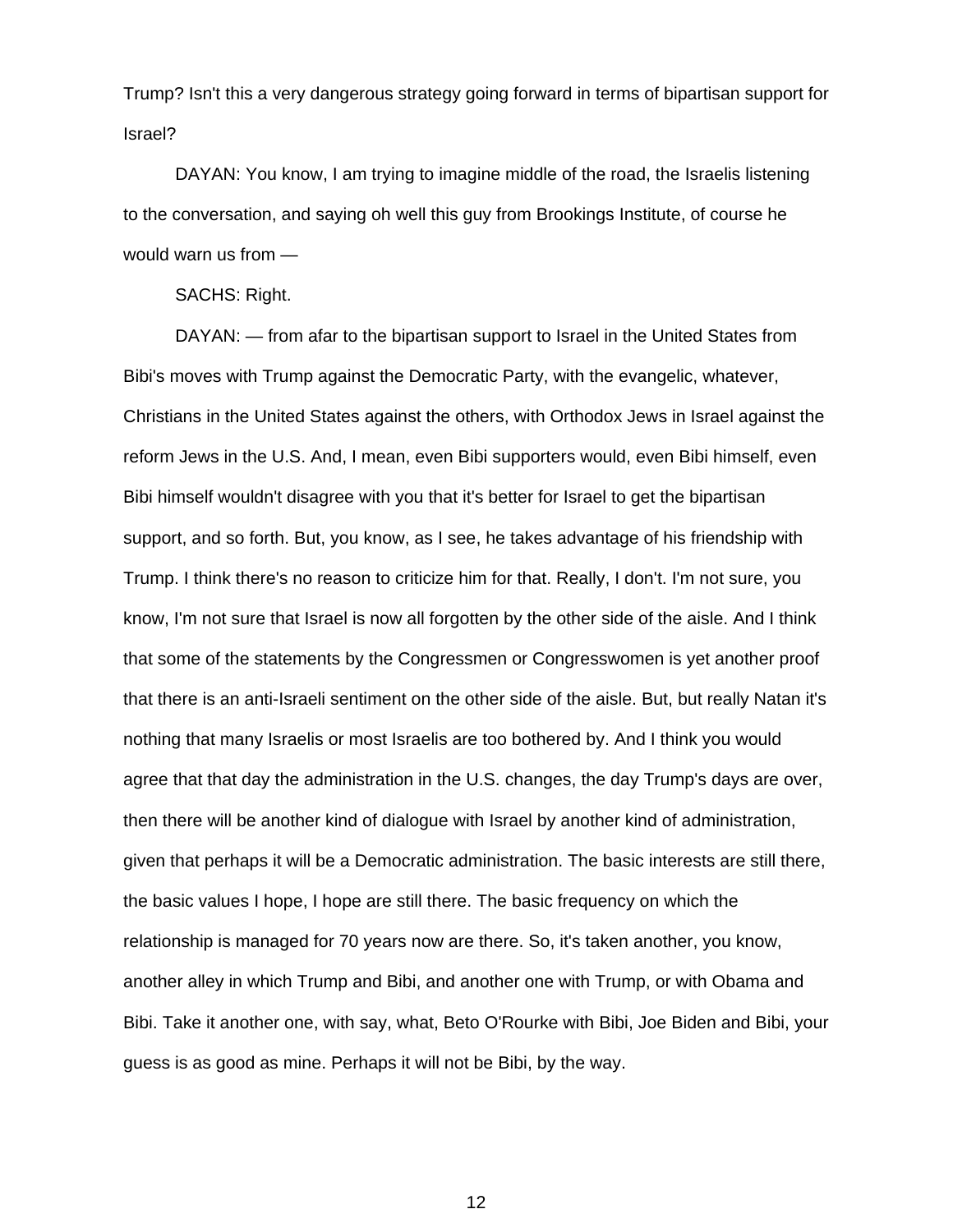SACHS: It might not. That's right. I want to get to that. Well I'd like to turn now to the domestic scene just a little bit. There are other results of course from this election. Israel has a multiparty system, so it's not just between excuse me Netanyahu and Gantz, but others. Interestingly on the right you already mentioned Naftali Bennett and Ayelet Shaked who were sort of the stars of the right wing. They might not be in the next Knesset. We don't know yet for sure because there are still some absentee ballots from military personnel to come in. They might just get into the Knesset, but there's certainly not a big success like they hope they would be.

And the Labor Party and [ ] party on the left or the left as a whole took a very serious beating especially Labor which is at a historic low. That's the founding party of Israel and is now at historic low. It seems like really, we're left with sort of two major parties, Likud and Blue and White. I wonder what you would make of all that. And, in addition, is Blue and White, you know the figures in Blue and White, all four of the leaders there that party are going to be around for long or is this just a phenomenon for this election to evaporate in a few months?

 DAYAN: You know we have that saying from the Talmud that the prophecy was only for the fools.

SACHS: Yeah.

 DAYAN: But, by the way, we will know before long because. Because if they start to structure the party, Blue and White, if they start to operate is its true opposition to Bibi, if they start to operate as a team, then we will know that at least they have intentions to stay together, the things can change. So, we'll know before long, and by the way, partly if they all stay together in the opposition and none of them deserts to Bibi's coalition, but that's one thing. The other thing is that the failure or the fiasco Bennett and Shaked the fiasco of this other guy was legalizations taking and was supposed to be the surprise of the elections is what is really amazing and exciting and thrilling with Israeli politics. I think you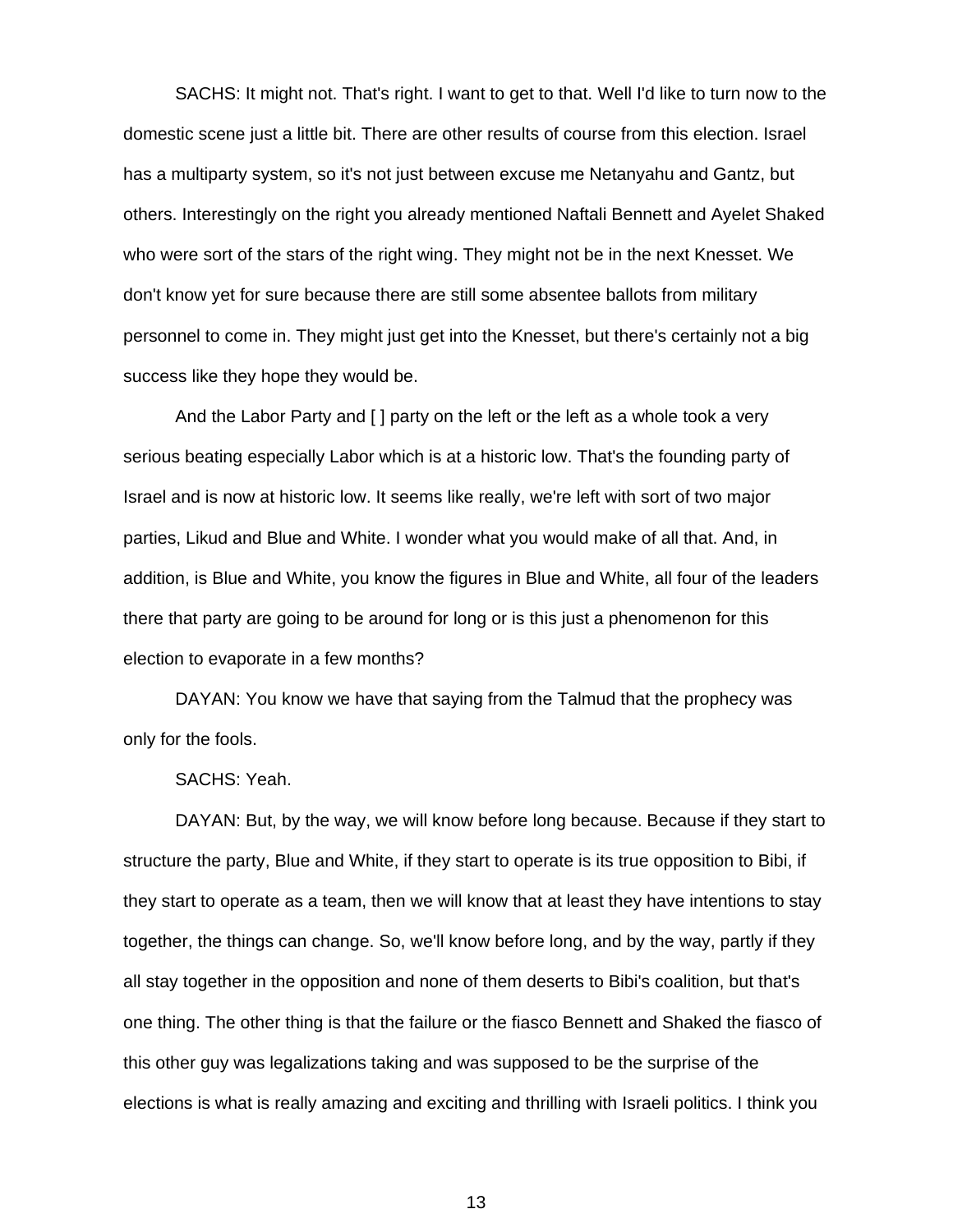seldom find it in other political systems the fact that that the system is robust is right and is helping is curious sees you know things are happening all the time and that's because people thinking they don't take anything for granted. You know that Shaked up until yesterday was on her way to be the prime minister someday. Bennett had, you know, had the plan before the day after Bibi to take over Likud. Both of them were the most successful, the most appreciated the most, you know, the coolest leaders on the right wing. And all of a sudden, they disappear. And, you know, with Labor Party it was a slower and more miserable process. But things happen, and they happen sometimes overnight.

So, the fact that we now have mainly two big parties it could be good news in terms of, as I said before, many Israelis going to the right and the stability of the system when you have sort of more like, more an American-like bipartisan system. It's not there yet because we still have a lot of fractions, and because Israeli society is tribal, because you have the Arabs, and the Orthodox, and the secular, and the left, and the right, and the, you know, the left and the right. You need people to be represented, they need their votes to be heard. It's not like we can have only a blur party and a red party. But, but the one thing and I guess we'll get to it toward the end of our conversation, the one thing that we have to ask ourselves is how much of it is Bibi oriented? Everything that is happening now is Bibi oriented. Which means what will happen the day after? Because someday will be the day after.

SACHS: And I'm going to end by pushing you towards a prophecy, nonetheless about when that comes, but just before that a couple of short questions. So, first the point exactly abpit what you're making, I think if you think of the Likud, the Blue and White, one of the interesting things about this whole election campaigns that going in before Benny Gantz managed to coalesce Blue and White around him, it didn't seem there was a very serious challenge to Netanyahu. Of course, he had the legal issues and that's a major cloud hanging over him still. But it did seem like that Netanyahu was the frontrunner from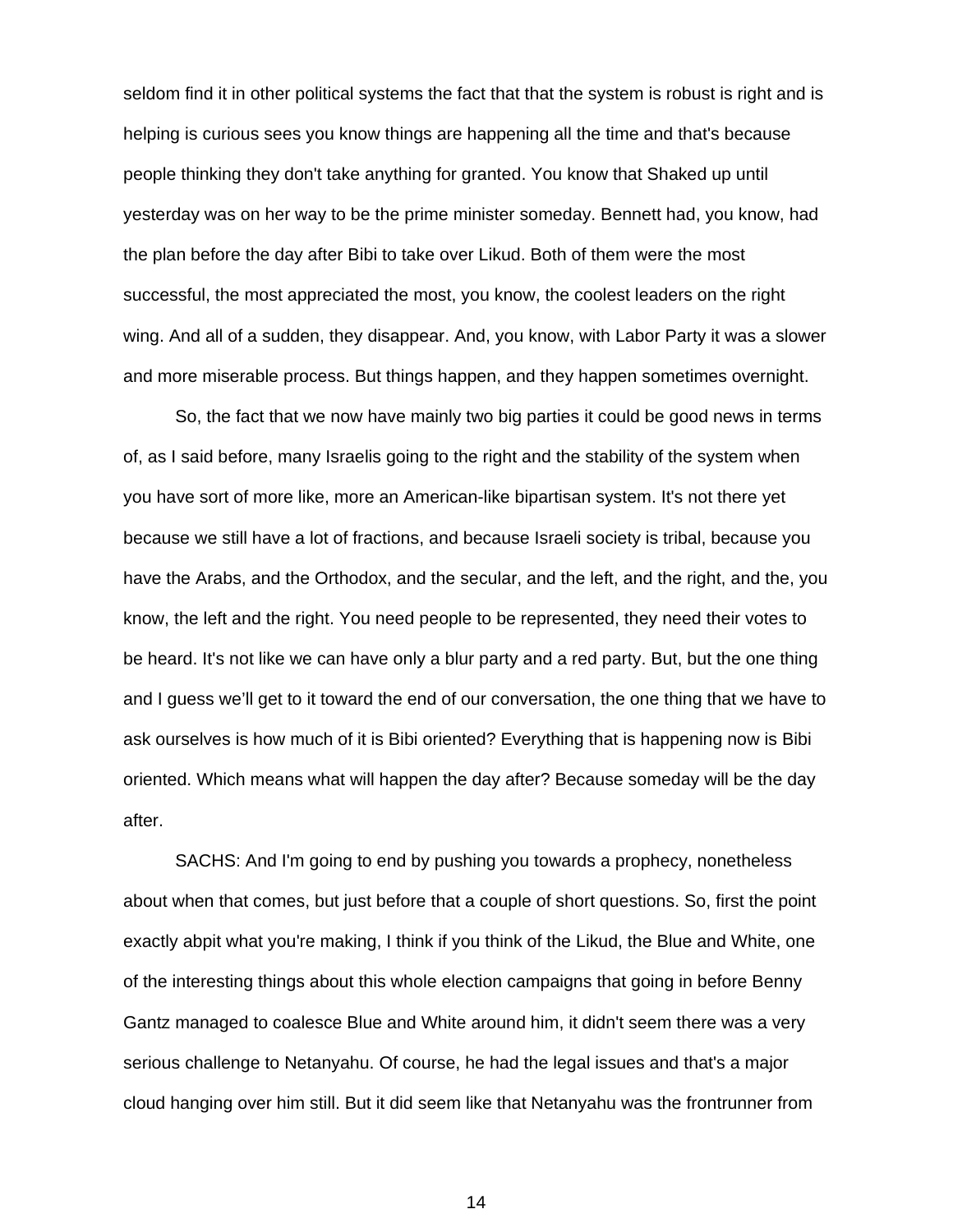day one. And so, to a certain degree, this whole election was a bit of theater, it was almost like the dress rehearsal for the real show. And the real show would be the day after Netanyahu. So, you think of Bennett and Shaked, they left a national religious-based party a modern Orthodox based party, they left that to found what they called the New Right. And the idea was very clear. The idea was to be a right-wing alternative to the Likud, maybe they could merge with the Likud in the future. Maybe they could take over the Likud. And this would be a road for each of them to become prime minister one day. Still to be decided which one would be first, probably Bennett. But instead they found themselves with at best a very small party and possibly both of them out of the Knesset, which is really phenomenal. I mean, if you think of it, they both are very senior posts, Shaked is the Minister of Justice and Bennett the Minister of Education, and they're both out.

Inside the Likud, if you think of many of the characters there, a lot of them are thinking of course about the day after as well. You have people like [ ] who is now probably going to be a senior minister again and others who are vying for the possible day after and the day after. As we saw last night is not going to come from the electorate, but if it comes it would come from the legal issues. So, I'd like to end with just two questions on the legal issue. The first, you're also a legal expert. A lot of the campaign or some of the campaigns certainly by Shaked but also people in the record was about reforming the Supreme Court, changing the structure of the judiciary, and how judges are appointed. What's the prospects of that now? It seems to have robust support in the new right-wing coalition and the new right-wing coalition may be at least as right wing as the outgoing one.

 DAYAN: Yes. Again, this is one take on it. The other take would be that the revolution led by Shaked to diminish the effectiveness and the independence of the Supreme Court and of many other gatekeepers of Israeli democracy. This revolution is not to be completed because Shaked will not come back to the Ministry of Justice. Now will we have there another political persona like \_\_\_ Levine or other people from the Likud or the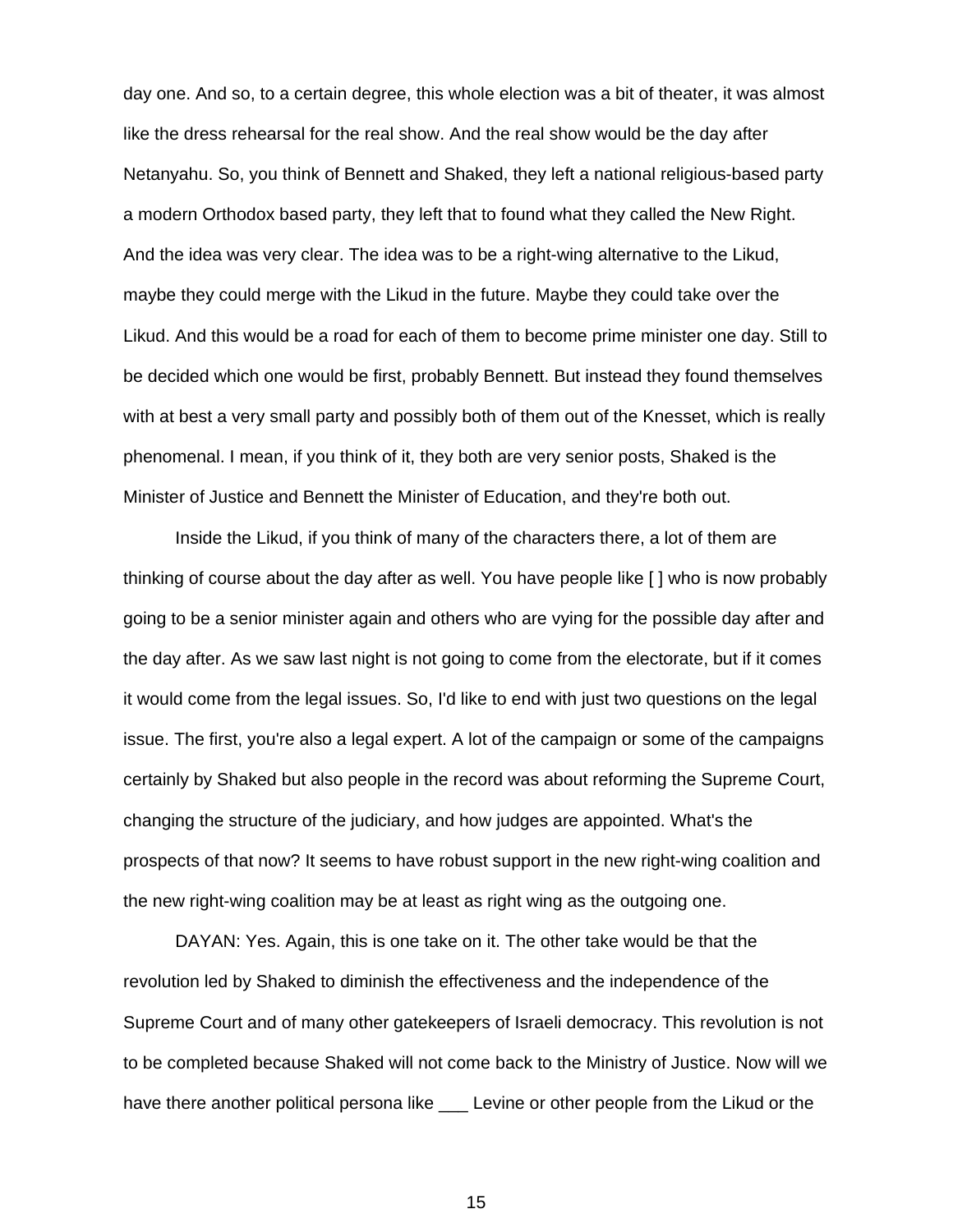extreme right who think like her? This might very well be the case. But there are get back to Netanyahu. I think Netanyahu, after everything is said and done, he's a Democrat. And Netanyahu stood by the Supreme Court in many instances in the past when there was another justice minister, his name is Daniel Friedman in the Olmert Administration who tried to launch an offense on the court. I still believe that Netanyahu will not let his new coalition launch another kind of offensive against the Supreme Court. The only thing that can disturb that is his own personal legal problems. And there we get to the very concrete question, will he try to move forward with any kind of initiative on what we call the French law, which means that the Prime Minister cannot be indicted while in office or another interpretation of the immunity law which would mean that his immunity as a member of Knesset will not be lifted because of the intricacies of the legal interpretation?

Will he use his political capital and his majority in the Knesset to stop the indictments? I hope he will not. And I think that two major tests will be presented if it happens. One, is a test to the decent politicians in the right, both within Likud and outside the Likud, from [ ] to Gilad Erdan, from Avigdor Lieberman to [ ], people who have already said that they will not raise their hands in favor of such initiatives which disturb and distort and skew the rule of law in Israel.

The other test will be to be held and to the strength of the legal system itself. Will the Supreme Court stand tall and strong in front of any such initiative? And will Israeli public, and us, by the way, the reporters, the media, the journalists, the gatekeepers of Israeli democracy will go out and say this is a red line? You know the red line in the sand that we will not cross. They will not let anybody cross because if there are such groups suspicious if there are such serious indictments if there is a cloud over suspicions are of grave corruption on the side on the part of the prime minister, this has to be investigated, and this has to go to court. And only the court will decide if Bibi is guilty or innocent. And I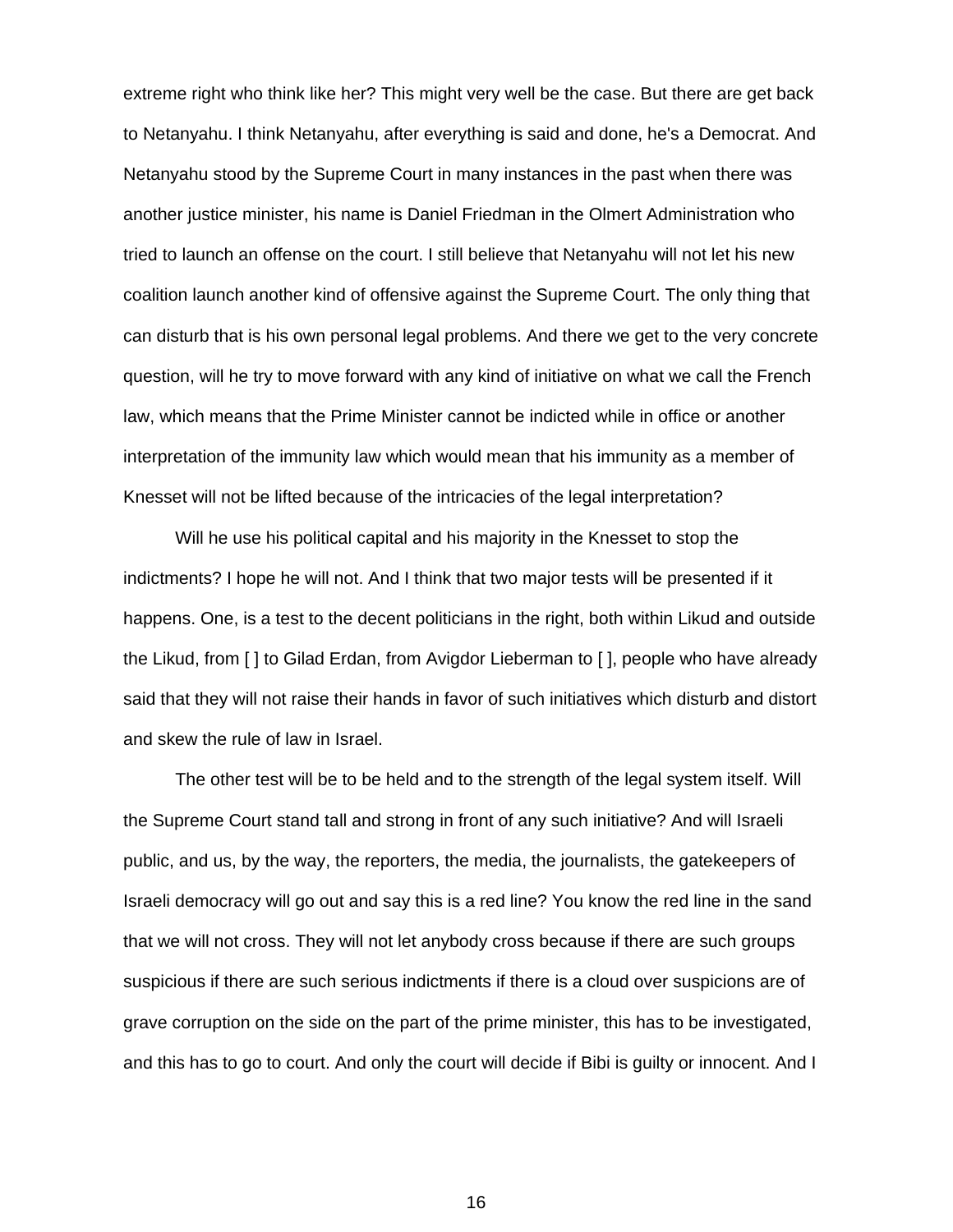think that Bibi knows that much, he knows that Israeli democracy is stronger even more than him.

 SACHS: So, Ilana, thank you so much. I want to end with a question, I'm going to push you to make a prophecy, although as you said prophecy is for fools. A year from now, given the corruption charges, given the question of can he pass or will he pass French law to give himself immunity, do you think Netanyahu will still be prime minister a year from now, or maybe we're speaking just after the elections to the 22nd Knesset, the next Knesset, a year from now in 2020?

 DAYAN: If I had to bet, I would bet that be it a year or a year and a half from now, I don't know exactly the day, that the indictments will be served and if not any one way or the other will end his political career and the era of Bibi will come to an end. Buoyed by his indictment or by a plea bargain or any kind of deal which by the way might be the best for everybody by the risks and to avoid the drama that can you know that can be bad for everybody. If I had to bet, this is where I would put my money, but given that we are speaking about the most unexpected, skillful, and amazingly powerful politician that I have known I wouldn't.

 SACHS: Yeah, I have to say I certainly wouldn't bet. But if I had to. That would be my guess as well. But I would just say, I think there are a lot of people on the left and also in the United States who are sort of yearning for this day after Netanyahu and thinking that his replacement will be the polar opposite of him. And I don't think that's the case either. My best bet, and it's a very weak one, but my best bet would be that probably Netanyahu era will end sometime soon, but that his replacement would still be from the Likud, and that the basic era of Likud dominance that is not nearly over, I think.

 DAYAN: But I'll give you, I'll give you before we say goodbye, I will give you the most optimistic take on what happened tonight in Israel. Given that Netanyahu knows that he is on the threshold, of the last year, a couple of years in power, given that he has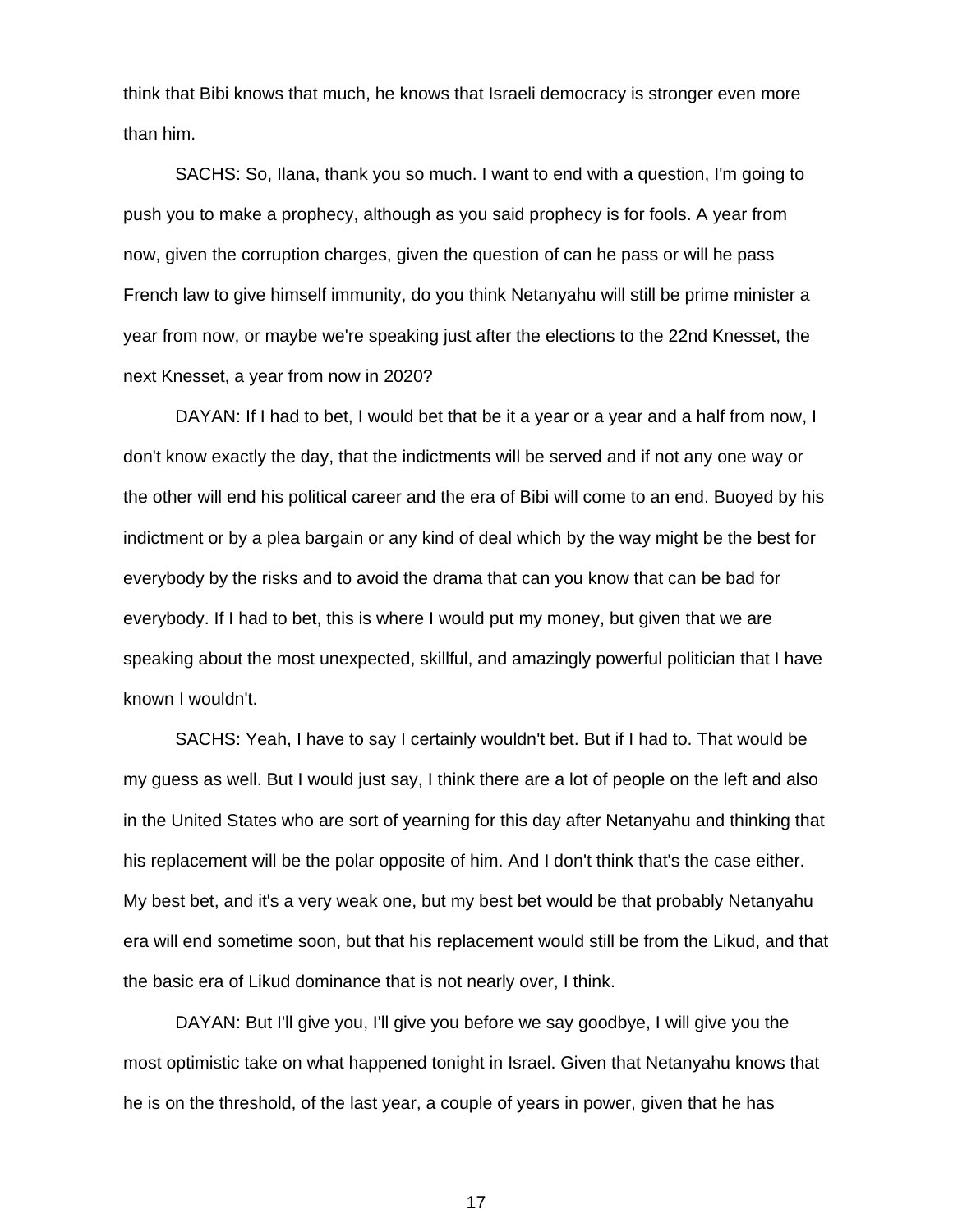proven anything that needs to be proven in terms of his political skills and abilities, perhaps he will seize the moment, perhaps he will, you know, catch history by the coattail and say, now I can make the dramatic \_\_\_, now I can go ahead and become part of history, now I can take my car, drive up to the in Ramallah, meet Abu Mazen or whoever we can meet there, and say let's, let's talk. We can talk. I can deliver. You can deliver. We can try to change history. Can it happen? God knows.

 SACHS: Well, since we're not supposed to agree too much on podcasts, I'll leave our disagreement for the very last end. I think Netanyahu, I say this actually with some appreciation for what he's achieved in the last year and a half, at least from his perspective, which is to say until Trump came into the White House, Netanyahu was facing Clinton, and then facing Obama—Bill Clinton and then facing Barack Obama. Presidents who were not predisposed to like him, shall we say. And he was not predisposed to liking them. And, in that sense, he was always on defense. So he could tell his voters that he had kept Israel safe or withstood pressure from abroad. But there was very little he could show as legacy. The last year and a half, two years, have really changed that. He now can talk about the embassy in Jerusalem, about the Golan Heights, about the Iran nuclear deal, and it goes, the list goes on and on. And so, my best guess of what Netanyahu will do is that he will be Netanyahu, and that he will see these as great achievements, historic achievements, and fall very short of what, you know, what other people might have done which is, you know, a grand move towards the and Ramallah.

 DAYAN: But I've got to give you, I'll give you one legacy that none of us can take away from him. You didn't mention, and, and forgive my sentimentality. But I'm saying that as a mother of three children, all of whom have underwent military service. The last July almost 500 rockets fell on the southern part of Israel, were launched from Gaza. I don't see any other politician who would take it and swallow it and don't start any kind of military operation. And understand that there's nothing to gain from an escalation towards Hamas,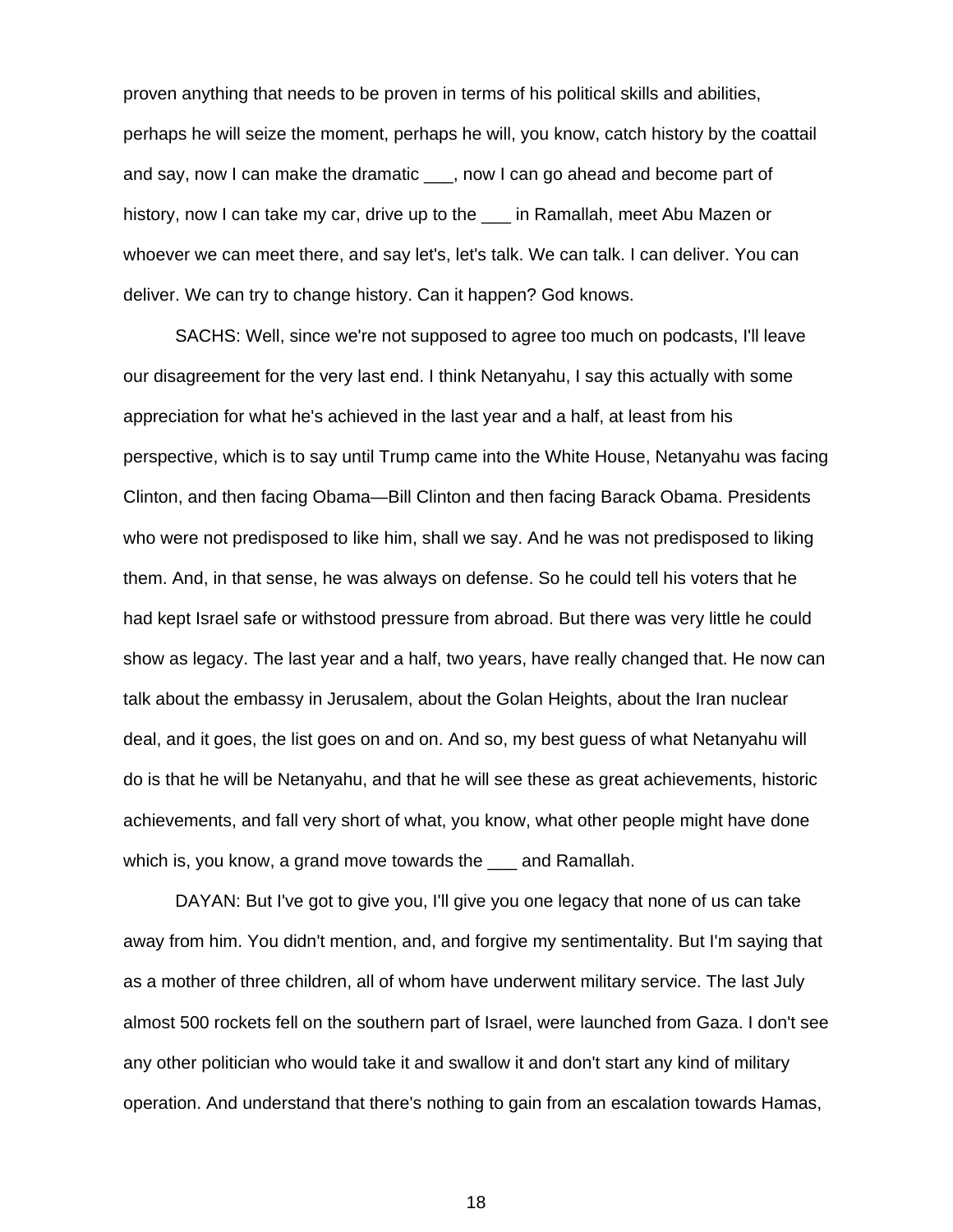and we can only lose and lose in terms of lives of Israeli young men and women. And Netanyahu used this political capital to avoid an unnecessary war, and he talked about it last night, and he talked about it during the campaign. As hawkish as he is he is the one politician that I can think of in the current Israeli scene that will be able to avoid the pressure from within to go to war. For me, this his most important legacy.

 SACHS: It is a major one. I couldn't agree more. And I think it's the flipside of exactly his caution on peace, or diplomacy, etc. It's also caution on war. He's so hawkish that people don't notice sometimes that with such a long tenure, he's one of the least trigger-happy prime ministers Israel has had. He's gone to one major conflict, the last conflict in Gaza, and that was a conflict he did not want, he was dragged into it by mistakes, including his own. But in all these years, that's the only major conflict. Compare that to Prime Ministers, some of them had three, four years in office, and they already had a war there. And, in this sense, his legacy is very important too. A former senior aide of his one said to me, his legacy is intertwined with his ability to keep the overall quiet, more or less, of course, it's not a perfect quiet. But to keep things quiet and allow Israel to flourish, etc. under it. So, his bad side and his good side are props connected very intimately.

Ilana, I want to thank you very much for joining us. And thank you for all your wonderful work at Uvda in the years of investigative journalism. And it's been fascinating to talk to you. I hope we can do it again soon. So, thank you again.

DAYAN: It's been a pleasure. Thank you, Natan. Bye bye.

SACHS: Bye bye.

## (MUSIC)

DEWS: The Brookings Cafeteria Podcast is the product of an amazing team of colleagues including audio engineer and producer Gaston Reboredo with assistance from Mark Hoelscher. The producers Chris McKenna and Brennan Hoban. Bill Finan, the Director of the Brookings Institution Press, does the book interviews. And Eric Abalahin